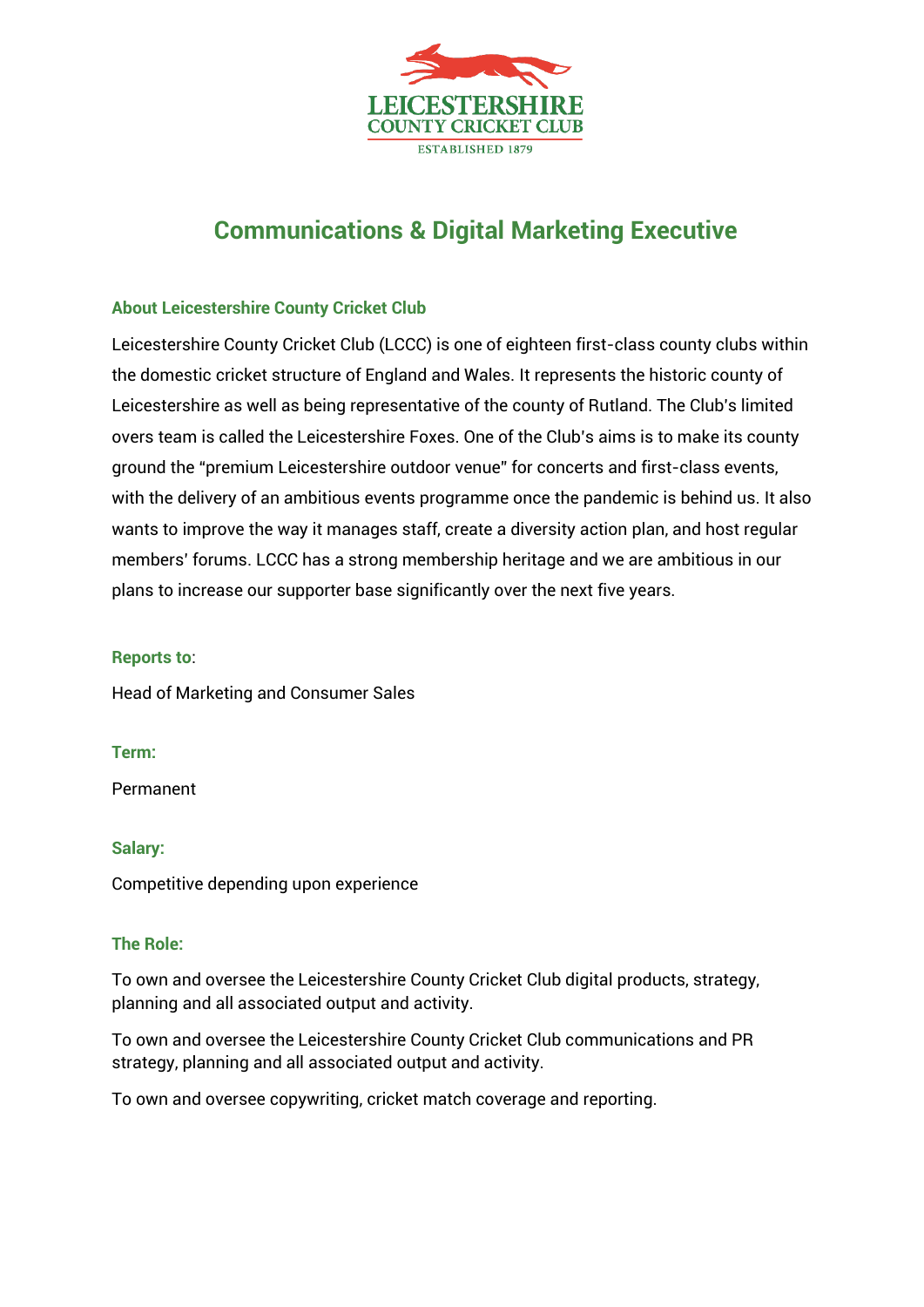# **Key Responsibilities:**

- Own and oversee the development, management and optimisation of all leicestershireccc.co.uk and related content
- Own and oversee the development, management and optimisation of the Leicestershire County Cricket Club and Uptonsteel County Ground social media channels
- Identify and exploit emerging digital channels, products and opportunities
- Own and oversee content strategy, creation and output across both digital and traditional channels
- Create engaging digital content for the club YouTube channel
- Manage copywriting, cricket match coverage and reporting for all Leicestershire matchdays
- Manage cricket matchday media operations and non-matchday press and media events
- Develop, implement and report of the Leicestershire County Cricket Club communications and PR strategy
- Manage and optimise Leicestershire County Cricket Club's press relations and media database while acting as a liaison for and regularly meeting, hosting and networking with local and national press
- Manage and optimise the Leicestershire County Cricket Club image and video content archive
- Work closely and collaboratively with the Leicestershire County Cricket Club retained agencies – i.e Web, Insight, Data & CRM – to further reach and optimise output
- Manage player appearance requests and maintain close relationship with the Cricket Department to ensure requests are fulfilled

# **Skills & Competencies:**

- An understanding of developing and delivering digital strategy and output
- An understanding of developing and delivering communications strategy and output
- Product knowledge with an excellent understanding of cricket for the purpose of cricket reporting and coverage
- A passion for innovative thinking and problem-solving
- Excellent administrative and copywriting skills
- Superb attention to detail
- High levels of organisation and efficiency
- Exceptional written and verbal communication skills
- Key team player with the ability to work as a member of a dynamic team but with the confidence to work alone if required
- Excellent time management and the ability to work to tight deadlines
- A flexible approach to working hours
- High levels of reliability, integrity and trust